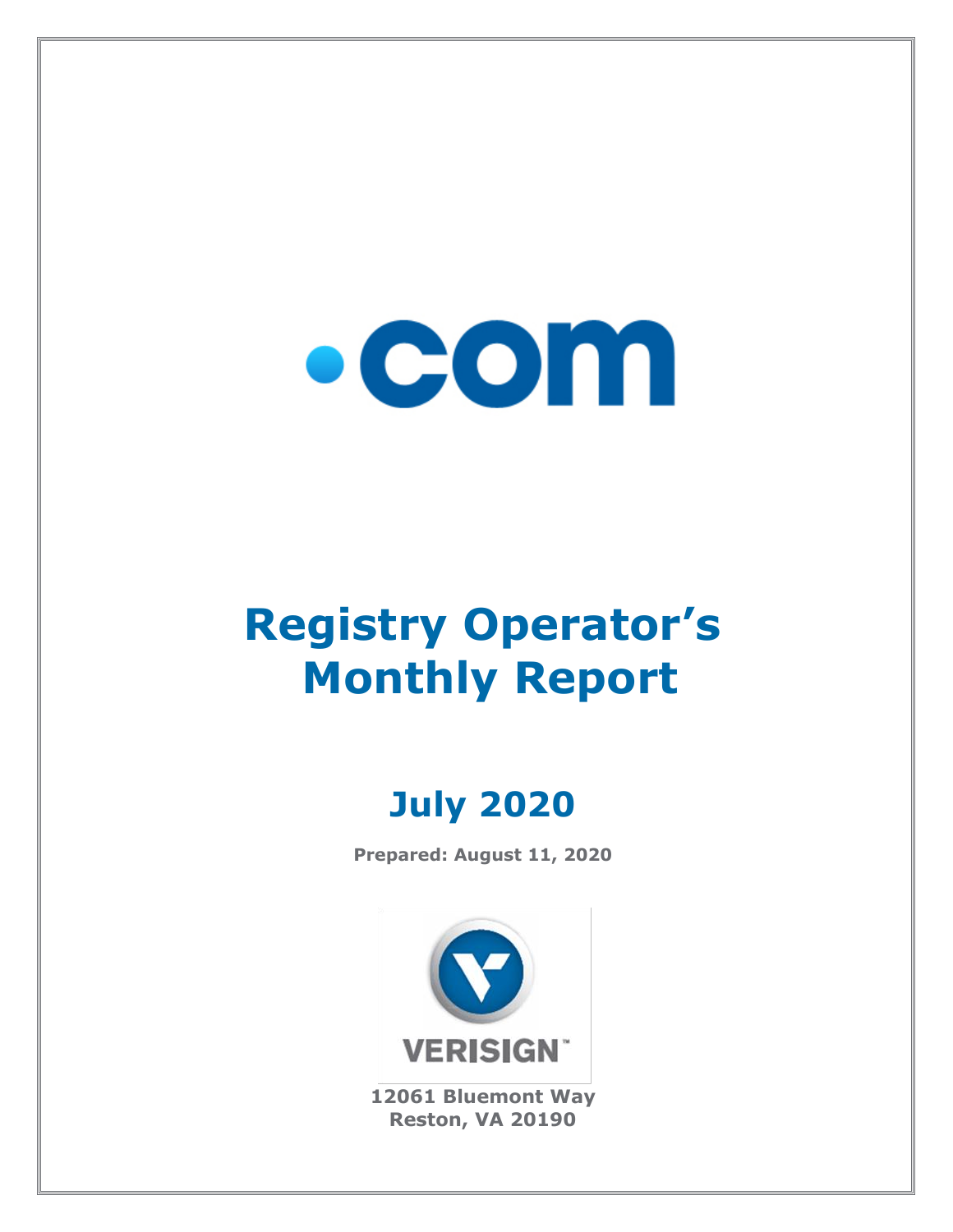As required by the.com Registry Agreement (Section 3.1(c)(iv)), this report provides an overview of Verisign Registry activity through the end of the reporting month. The information is primarily presented in table and chart format with text explanations as deemed necessary. **The information is provided to satisfy requirements listed in Appendix 4A of the .com Registry Agreement.** In accordance with Appendix 4A, "ICANN will use reasonable commercial efforts to preserve the confidentiality of the information reported until three (3) months after the end of the month to which the reports relate."

Information is organized as follows:

- [1. Service Level Agreement Performance Report \(Appendix 4A, Item 1\)](#page-2-0) ...............3
- [2. Per-Registrar Transactions Report \(Appendix 4A,](#page-3-0) Item 2) ...............................4
- [3. Registry Functions Activity Report \(Appendix 4A, Item 3\)](#page-7-0) ...............................8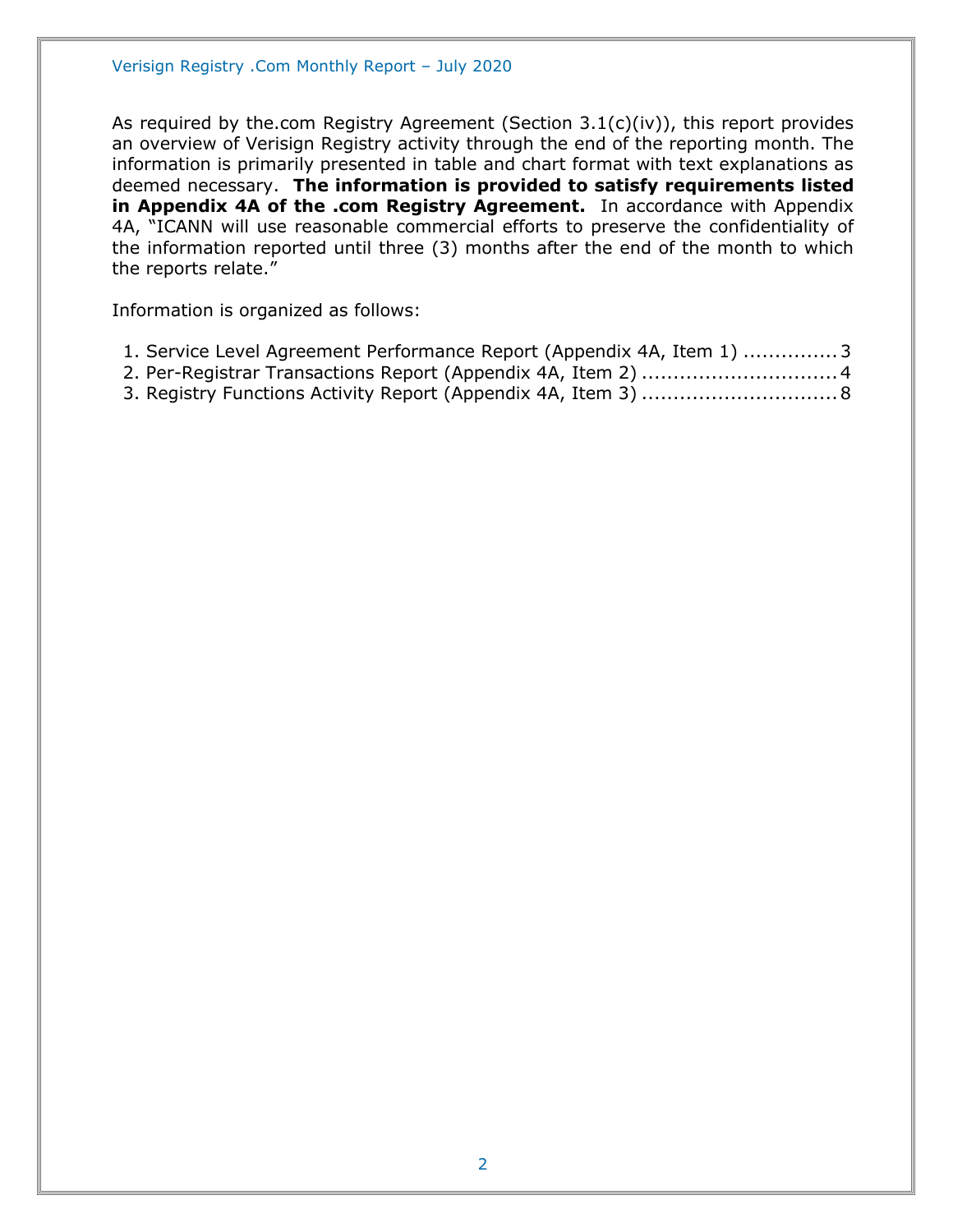### <span id="page-2-0"></span>**1. Service Level Agreement Performance Report (Appendix 4A, Item 1)**

**Table 1** compares Service Level Agreement (SLA) Requirements with actual performance measures for the reporting month. In accordance with Section 3.1(d)(ii) of the .com Registry Agreement, the performance specifications for the operation of the .com TLD are set forth in in Appendix 7 of the .com Registry Agreement.

| <b>Metric</b>          | .com SLA Requirement               | <b>Actual Performance</b>      |  |
|------------------------|------------------------------------|--------------------------------|--|
|                        | <b>Service Availability</b>        |                                |  |
|                        |                                    | 100% - (0 minutes              |  |
|                        | 99.99% Year                        | <b>Unplanned Downtime YTD)</b> |  |
| <b>SRS</b>             | 30 Minutes/Month (Unplanned)       | 0 minutes (Unplanned)          |  |
| <b>DNS Name Server</b> | 100% / Month                       | 100%                           |  |
| Whois                  | 100% / Month                       | 100%                           |  |
|                        | <b>Planned Outage Duration</b>     |                                |  |
| SRS - Regular          | 45 Minutes / Month                 | 0 hours 10 minutes             |  |
|                        |                                    | 0 hours 00 minutes - Last      |  |
|                        | 4 Hours (240 Minutes)              | Outage Taken December          |  |
| SRS - Extended         | / 1 Per Year                       | 2019                           |  |
|                        | 8 Hours (480 Minutes)              | 0 minutes - None Taken         |  |
| SRS - Extended         | / 1 Every 3 Years                  | Since June 2005                |  |
| <b>DNS Name Server</b> | Not Allowed                        | 0 minutes                      |  |
| Whois                  | <b>Not Allowed</b>                 | 0 minutes                      |  |
|                        | <b>Planned Outage Timeframe</b>    |                                |  |
|                        |                                    | 0100 - 0110 UTC Sunday         |  |
| <b>SRS</b>             | 0100 - 0900 UTC Sunday             | 07/19/2020                     |  |
| <b>DNS Name Server</b> | <b>Not Allowed</b>                 | Not Applicable                 |  |
| Whois                  | Not Allowed                        | Not Applicable                 |  |
|                        | <b>Planned Outage Notification</b> |                                |  |
|                        | 30 Days General Maintenance        | 04/17/2020*                    |  |
|                        | 90 Days Updates and                |                                |  |
| <b>SRS</b>             | Upgrades                           | Not Applicable                 |  |
| <b>DNS Name Server</b> | <b>Not Allowed</b>                 | Not Applicable                 |  |
| Whois                  | <b>Not Allowed</b>                 | Not Applicable                 |  |
| <b>Processing Time</b> |                                    |                                |  |
| <b>Check Domain</b>    |                                    |                                |  |
| Average                | 25 milliseconds for 95%            | 0.47 milliseconds              |  |
| Add / Create Domain    |                                    |                                |  |
| Average                | 50 milliseconds for 95%            | 0.67 milliseconds              |  |
| Delete Domain          |                                    |                                |  |
| Average                | 100 milliseconds for 95%           | 14.38 milliseconds             |  |

#### **Table 1 – .com Service Level Agreement Performance**

Original Extended Planned Outage reduced to 45-minute Planned Outage.

<sup>3</sup>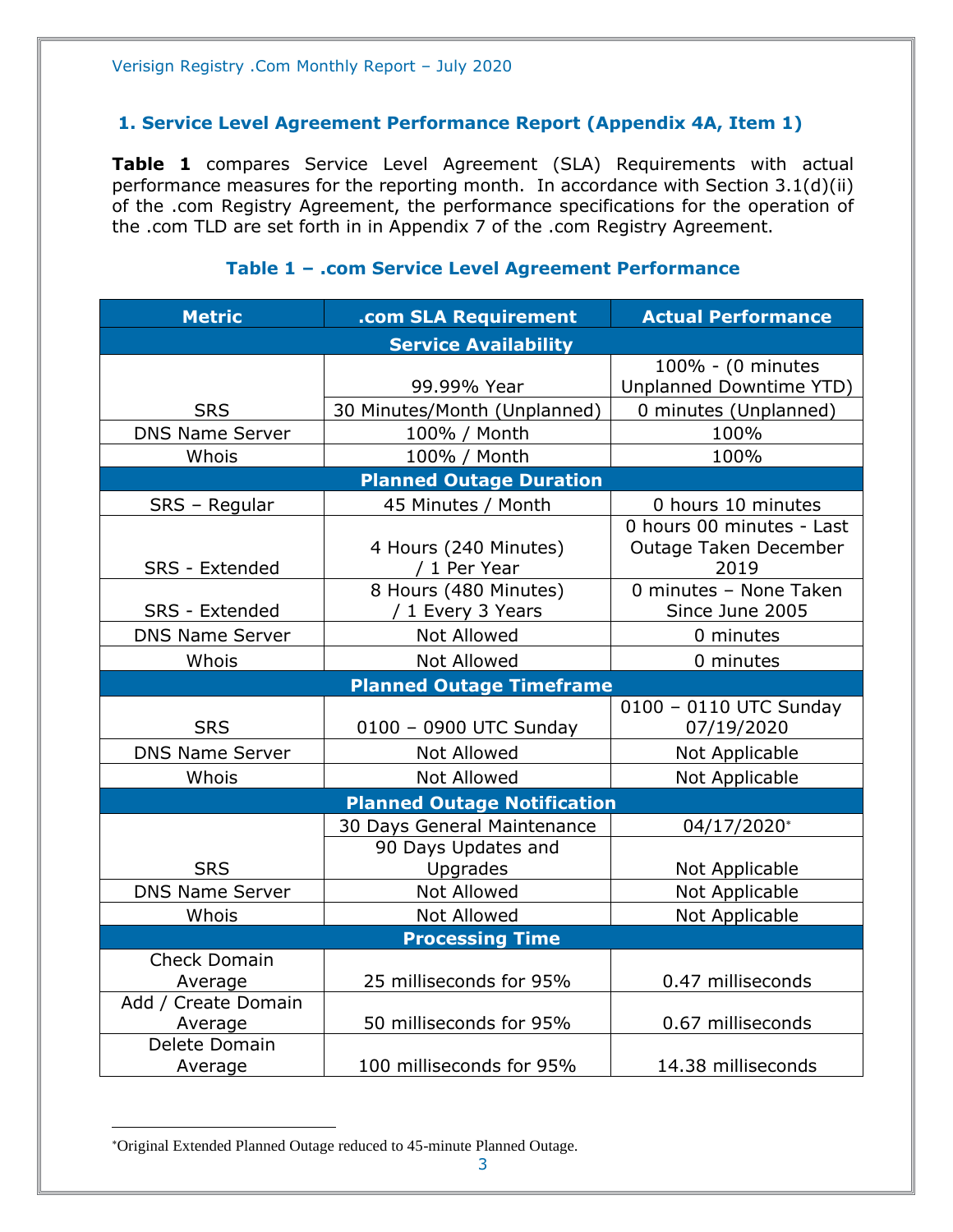| <b>Metric</b>          | .com SLA Requirement     | <b>Actual Performance</b> |
|------------------------|--------------------------|---------------------------|
| Modify / Update        |                          |                           |
| Domain Average         | 100 milliseconds for 95% | 13.09 milliseconds        |
| <b>Whois Query</b>     | 5 milliseconds for 95%   | .98 milliseconds          |
| <b>DNS Name Server</b> |                          |                           |
| Resolution             | 100 milliseconds for 95% | 1.06 milliseconds         |
|                        | <b>Update Frequency</b>  |                           |
| <b>DNS Name Server</b> | 3 Minutes for 95%        | 16.55 seconds             |
| Whois                  | 3 Minutes for 95%        | 16.51 seconds             |

# <span id="page-3-0"></span>**2. Per-Registrar Transactions Report (Appendix 4A, Item 2)**

The table below defines the fields that are included in the .COM Per-Registrar Transactions Report, which is provided in accordance with Appendix 4A.

| Field # | <b>Field Name</b> | <b>Description</b>                                                                                                                                                                                                                                                                                                            |
|---------|-------------------|-------------------------------------------------------------------------------------------------------------------------------------------------------------------------------------------------------------------------------------------------------------------------------------------------------------------------------|
| 01      | registrar-name    | Registrar's full corporate name as registered with<br><b>IANA</b>                                                                                                                                                                                                                                                             |
| 02      | iana-id           | For cases where the registry operator acts as<br>registrar (i.e., without the use of an ICANN<br>accredited registrar) either 9998 or 9999 should<br>be used depending on registration type, otherwise<br>the sponsoring Registrar IANA id should be used<br>as specified in<br>http://www.iana.org/assignments/registrar-ids |
| 03      | total-domains     | total domains under sponsorship in any EPP<br>status but pendingCreate that have not been<br>purged                                                                                                                                                                                                                           |
| 04      | total-nameservers | total name servers (either host objects or name<br>server hosts as domain name attributes)<br>associated with domain names registered for the<br>TLD in any EPP status but pendingCreate that<br>have not been purged                                                                                                         |
| 05      | net-adds-1-yr     | number of domains successfully registered (i.e.,<br>not in EPP pendingCreate status) with an initial<br>term of one (1) year (and not deleted within the<br>add grace period). A transaction must be<br>reported in the month the add grace period ends.                                                                      |
| 06      | net-adds-2-yr     | number of domains successfully registered (i.e.,<br>not in EPP pendingCreate status) with an initial<br>term of two (2) years (and not deleted within the<br>add grace period). A transaction must be<br>reported in the month the add grace period ends.                                                                     |
| 07      | net-adds-3-yr     | number of domains successfully registered (i.e.,<br>not in EPP pendingCreate status) with an initial<br>term of three (3) years (and not deleted within                                                                                                                                                                       |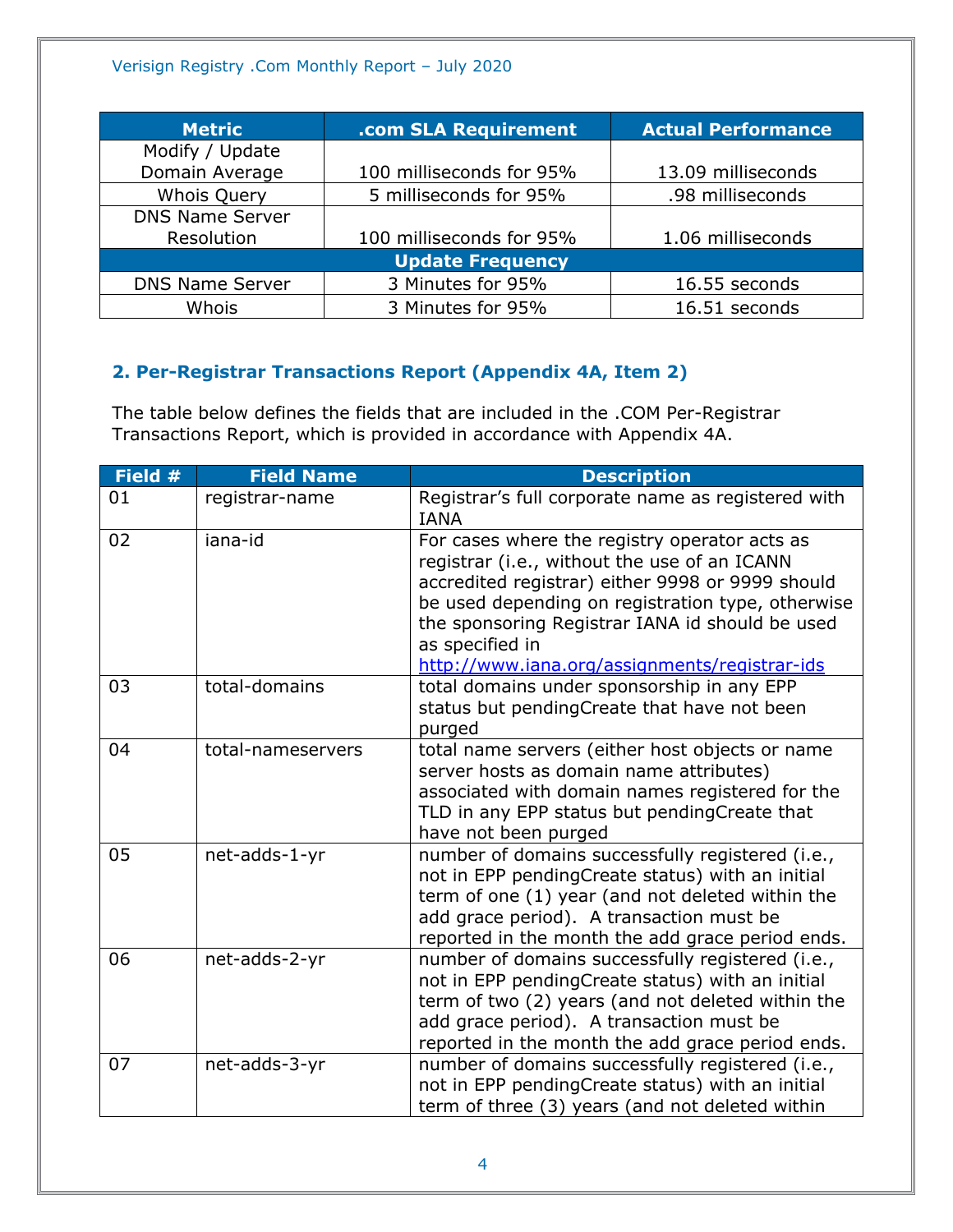| Field # | <b>Field Name</b> | <b>Description</b>                                                                                   |
|---------|-------------------|------------------------------------------------------------------------------------------------------|
|         |                   | the add grace period). A transaction must be                                                         |
|         |                   | reported in the month the add grace period ends.                                                     |
| 08      | net-adds-4-yr     | number of domains successfully registered (i.e.,                                                     |
|         |                   | not in EPP pendingCreate status) with an initial                                                     |
|         |                   | term of four (4) years (and not deleted within the                                                   |
|         |                   | add grace period). A transaction must be                                                             |
|         |                   | reported in the month the add grace period ends.                                                     |
| 09      | net-adds-5-yr     | number of domains successfully registered (i.e.,                                                     |
|         |                   | not in EPP pendingCreate status) with an initial                                                     |
|         |                   | term of five (5) years (and not deleted within the                                                   |
|         |                   | add grace period). A transaction must be                                                             |
|         |                   | reported in the month the add grace period ends.                                                     |
| 10      | net-adds-6-yr     | number of domains successfully registered (i.e.,<br>not in EPP pendingCreate status) with an initial |
|         |                   | term of six (6) years (and not deleted within the                                                    |
|         |                   | add grace period). A transaction must be                                                             |
|         |                   | reported in the month the add grace period ends.                                                     |
| 11      | net-adds-7-yr     | number of domains successfully registered (i.e.,                                                     |
|         |                   | not in EPP pendingCreate status) with an initial                                                     |
|         |                   | term of seven (7) years (and not deleted within                                                      |
|         |                   | the add grace period). A transaction must be                                                         |
|         |                   | reported in the month the add grace period ends.                                                     |
| 12      | net-adds-8-yr     | number of domains successfully registered (i.e.,                                                     |
|         |                   | not in EPP pendingCreate status) with an initial                                                     |
|         |                   | term of eight (8) years (and not deleted within                                                      |
|         |                   | the add grace period). A transaction must be                                                         |
|         |                   | reported in the month the add grace period ends.                                                     |
| 13      | net-adds-9-yr     | number of domains successfully registered (i.e.,                                                     |
|         |                   | not in EPP pendingCreate status) with an initial                                                     |
|         |                   | term of nine (9) years (and not deleted within the                                                   |
|         |                   | add grace period). A transaction must be                                                             |
|         |                   | reported in the month the add grace period ends.                                                     |
| 14      | net-adds-10-yr    | number of domains successfully registered (i.e.,                                                     |
|         |                   | not in EPP pendingCreate status) with an initial                                                     |
|         |                   | term of ten (10) years (and not deleted within the<br>add grace period). A transaction must be       |
|         |                   | reported in the month the add grace period ends.                                                     |
| 15      | net-renews-1-yr   | number of domains successfully renewed (i.e.,                                                        |
|         |                   | not in EPP pendingRenew status) either                                                               |
|         |                   | automatically or by command with a new renewal                                                       |
|         |                   | period of one (1) year (and not deleted within the                                                   |
|         |                   | renew or auto-renew grace period). A transaction                                                     |
|         |                   | must be reported in the month the renew or auto-                                                     |
|         |                   | renew grace period ends.                                                                             |
| 16      | net-renews-2-yr   | number of domains successfully renewed (i.e.,                                                        |
|         |                   | not in EPP pendingRenew status) either                                                               |
|         |                   | automatically or by command with a renewal                                                           |
|         |                   | period of two (2) years (and not deleted within                                                      |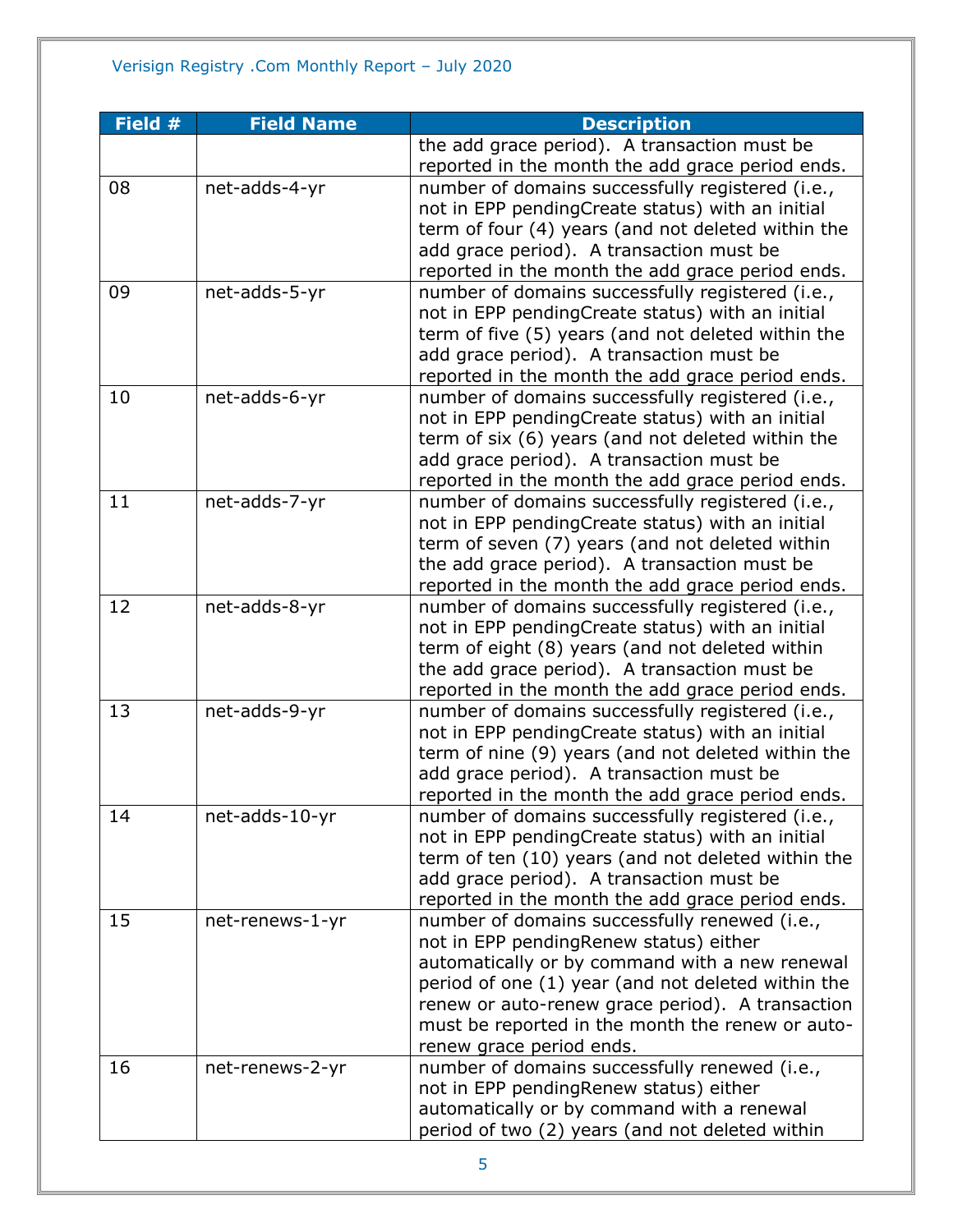| Field # | <b>Field Name</b> | <b>Description</b>                                                                                                                                                                                                                                                                                                                     |
|---------|-------------------|----------------------------------------------------------------------------------------------------------------------------------------------------------------------------------------------------------------------------------------------------------------------------------------------------------------------------------------|
|         |                   | the renew or auto-renew grace period). A<br>transaction must be reported in the month the<br>renew or auto-renew grace period ends.                                                                                                                                                                                                    |
| 17      | net-renews-3-yr   | number of domains successfully renewed (i.e.,<br>not in EPP pendingRenew status) either<br>automatically or by command with a new renewal<br>period of three (3) years (and not deleted within<br>the renew or auto-renew grace period). A<br>transaction must be reported in the month the<br>renew or auto-renew grace period ends.  |
| 18      | net-renews-4-yr   | number of domains successfully renewed (i.e.,<br>not in EPP pendingRenew status) either<br>automatically or by command with a new renewal<br>period of four (4) years (and not deleted within<br>the renew or auto-renew grace period). A<br>transaction must be reported in the month the<br>renew or auto-renew grace period ends.   |
| 19      | net-renews-5-yr   | number of domains successfully renewed (i.e.,<br>not in EPP pendingRenew status) either<br>automatically or by command with a new renewal<br>period of five (5) years (and not deleted within<br>the renew or auto-renew grace period). A<br>transaction must be reported in the month the<br>renew or auto-renew grace period ends.   |
| 20      | net-renews-6-yr   | number of domains successfully renewed (i.e.,<br>not in EPP pendingRenew status) either<br>automatically or by command with a new renewal<br>period of six (6) years (and not deleted within the<br>renew or auto-renew grace period). A transaction<br>must be reported in the month the renew or auto-<br>renew grace period ends.   |
| 21      | net-renews-7-yr   | number of domains successfully renewed (i.e.,<br>not in EPP pending Renew status) either<br>automatically or by command with a new renewal<br>period of seven (7) years (and not deleted within<br>the renew or auto-renew grace period). A<br>transaction must be reported in the month the<br>renew or auto-renew grace period ends. |
| 22      | net-renews-8-yr   | number of domains successfully renewed (i.e.,<br>not in EPP pendingRenew status) either<br>automatically or by command with a new renewal<br>period of eight (8) years (and not deleted within<br>the renew or auto-renew grace period). A<br>transaction must be reported in the month the<br>renew or auto-renew grace period ends.  |
| 23      | net-renews-9-yr   | number of domains successfully renewed (i.e.,<br>not in EPP pendingRenew status) either<br>automatically or by command with a new renewal                                                                                                                                                                                              |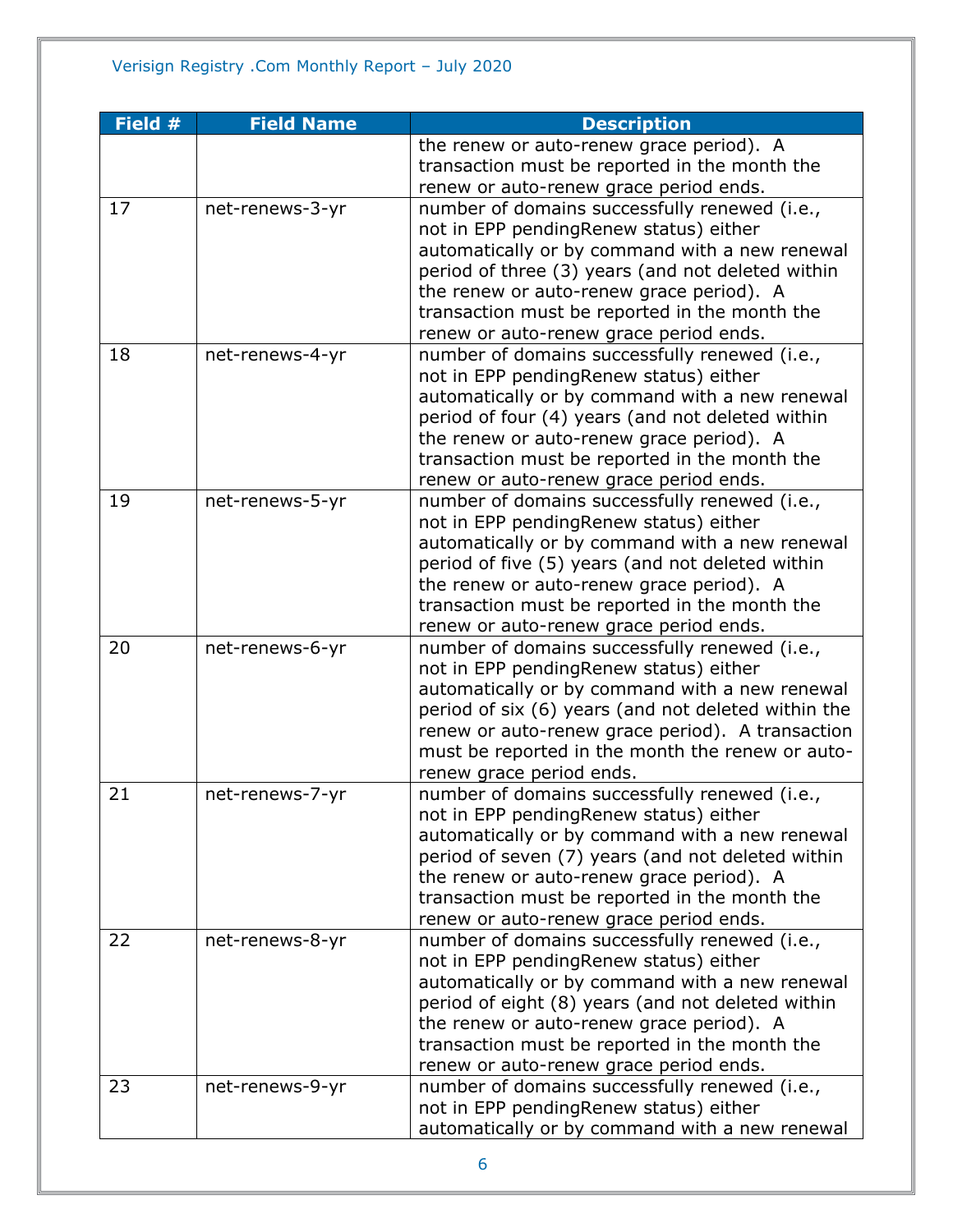| Field # | <b>Field Name</b>      | <b>Description</b>                                  |
|---------|------------------------|-----------------------------------------------------|
|         |                        | period of nine (9) years (and not deleted within    |
|         |                        | the renew or auto-renew grace period). A            |
|         |                        | transaction must be reported in the month the       |
|         |                        | renew or auto-renew grace period ends.              |
| 24      | net-renews-10-yr       | number of domains successfully renewed (i.e.,       |
|         |                        | not in EPP pendingRenew status) either              |
|         |                        | automatically or by command with a new renewal      |
|         |                        | period of ten (10) years (and not deleted within    |
|         |                        | the renew or auto-renew grace period). A            |
|         |                        | transaction must be reported in the month the       |
|         |                        | renew or auto-renew grace period ends.              |
| 25      | transfer-gaining-      | number of domain transfers initiated by this        |
|         | successful             | registrar that were successfully completed (either  |
|         |                        | explicitly or automatically approved) and not       |
|         |                        | deleted within the transfer grace period. A         |
|         |                        | transaction must be reported in the month the       |
|         |                        | transfer grace period ends.                         |
| 26      | transfer-gaining-      | number of domain transfers initiated by this        |
|         | nacked                 | registrar that were rejected (e.g., EPP transfer    |
|         |                        | op="reject") by the other registrar                 |
| 27      | transfer-losing-       | number of domain transfers initiated by another     |
|         | successful             | registrar that were successfully completed (either  |
|         |                        | explicitly or automatically approved)               |
| 28      | transfer-losing-nacked | number of domain transfers initiated by another     |
|         |                        | registrar that this registrar rejected (e.g., EPP   |
|         |                        | transfer op="reject")                               |
| 29      | transfer-disputed-won  | number of transfer disputes in which this registrar |
|         |                        | prevailed (reported in the month where the          |
|         |                        | determination happened)                             |
| 30      | transfer-disputed-lost | number of transfer disputes this registrar lost     |
|         |                        | (reported in the month where the determination      |
|         |                        | happened)                                           |
| 31      | transfer-disputed-     | number of transfer disputes involving this          |
|         | nodecision             | registrar with a split or no decision (reported in  |
|         |                        | the month where the determination happened)         |
| 32      | deleted-domains-       | domains deleted within the add grace period         |
|         | grace                  | (does not include names deleted while in EPP        |
|         |                        | pendingCreate status). A deletion must be           |
|         |                        | reported in the month the name is purged.           |
| 33      | deleted-domains-       | domains deleted outside the add grace period        |
|         | nograce                | (does not include names deleted while in EPP        |
|         |                        | pendingCreate status). A deletion must be           |
|         |                        | reported in the month the name is purged.           |
| 34      | restored-domains       | domain names restored during reporting period       |
| 35      | restored-noreport      | total number of restored names for which a          |
|         |                        | restore report is required by the registry, but the |
|         |                        | registrar failed to submit it                       |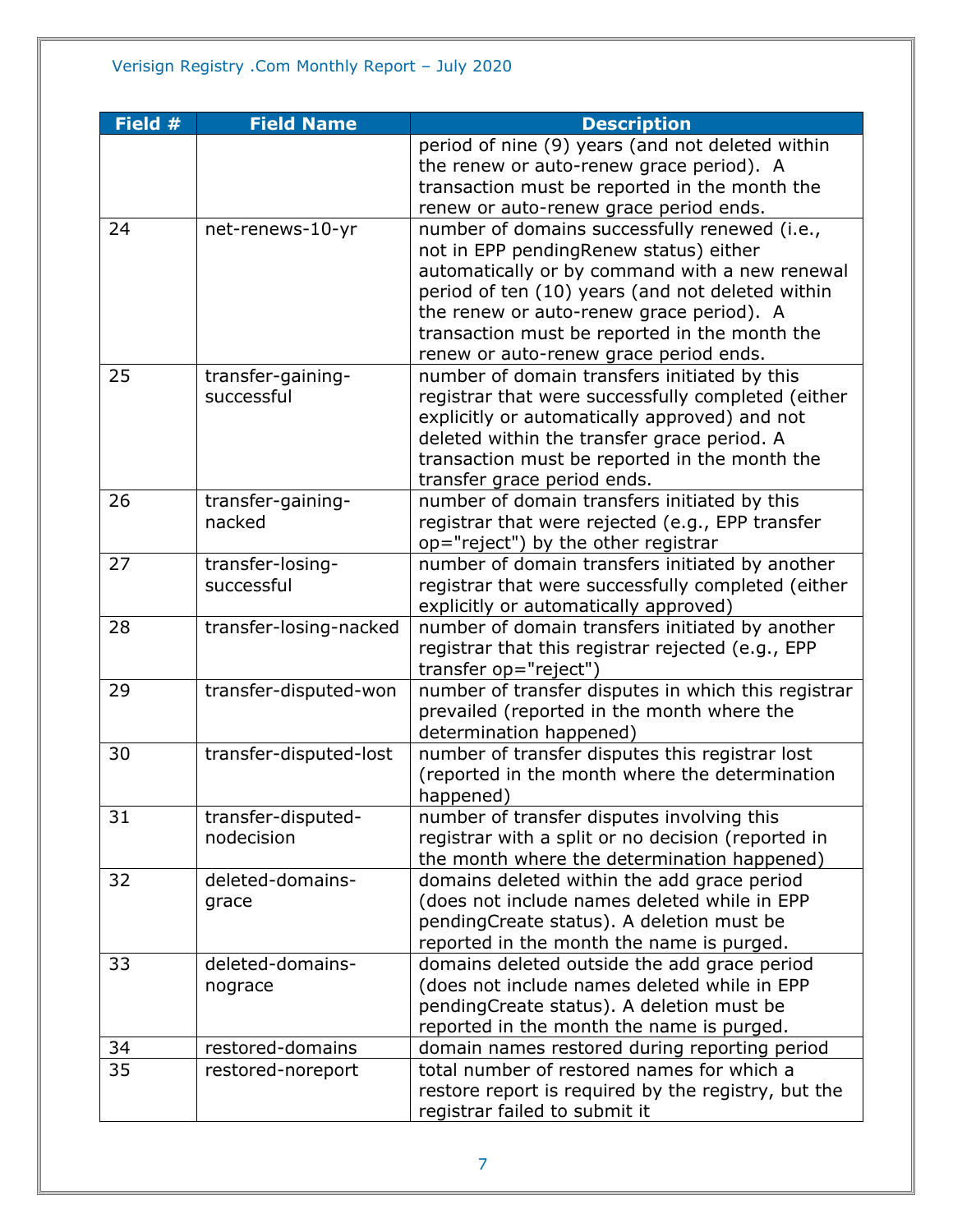| Field # | <b>Field Name</b> | <b>Description</b>                                |
|---------|-------------------|---------------------------------------------------|
| 36      | agp-exemption-    | total number of AGP (add grace period)            |
|         | requests          | exemption requests                                |
| 37      | agp-exemptions-   | total number of AGP (add grace period)            |
|         | granted           | exemption requests granted                        |
| 38      | agp-exempted-     | total number of names affected by granted AGP     |
|         | domains           | (add grace period) exemption requests             |
| 39      | attempted-adds    | number of attempted (both successful and failed)  |
|         |                   | domain name create commands                       |
| 40      | consolidate-      | total number of days added to the expiration date |
|         | transaction-days  | of all domain names via consolidate/sync          |
|         |                   | transactions. The number of days of a             |
|         |                   | consolidate/sync transaction must be reported     |
|         |                   | here in the month the transaction took place.     |
| 41      | consolidate-      | total number of consolidate/sync transactions. A  |
|         | transactions      | transaction must be reported in the month the     |
|         |                   | transaction took place.                           |

# <span id="page-7-0"></span>**3. Registry Functions Activity Report (Appendix 4A, Item 3)**

The table below defines the fields that are included in the .COM Registry Functions Activity Report, which is provided in accordance with Appendix 4A.

| Field $#$ | <b>Field Name</b>             | <b>Description</b>                                                                                                                                                                                                                                                         |
|-----------|-------------------------------|----------------------------------------------------------------------------------------------------------------------------------------------------------------------------------------------------------------------------------------------------------------------------|
| 01        | operational-registrars        | number of operational registrars at the end of the<br>reporting period                                                                                                                                                                                                     |
| 02        | zfa-passwords                 | number of active zone file access passwords at<br>the end of the reporting period; "CZDS" may be<br>used instead of the number of active zone file<br>access passwords, if the Centralized Zone Data<br>Service (CZDS) is used to provide the zone file to<br>the end user |
| 03        | whois-43-queries              | number of WHOIS (port-43) queries responded<br>during the reporting period                                                                                                                                                                                                 |
| 04        | web-whois-queries             | number of Web-based Whois queries responded<br>during the reporting period, not including<br>searchable Whois                                                                                                                                                              |
| 05        | searchable-whois-<br>queries  | number of searchable Whois queries responded<br>during the reporting period, if offered                                                                                                                                                                                    |
| 06        | dns-udp-queries-<br>received  | number of DNS queries received over UDP<br>transport during the reporting period                                                                                                                                                                                           |
| 07        | dns-udp-queries-<br>responded | number of DNS queries received over UDP<br>transport that were responded during the<br>reporting period                                                                                                                                                                    |
| 08        | dns-tcp-queries-<br>received  | number of DNS queries received over TCP<br>transport during the reporting period                                                                                                                                                                                           |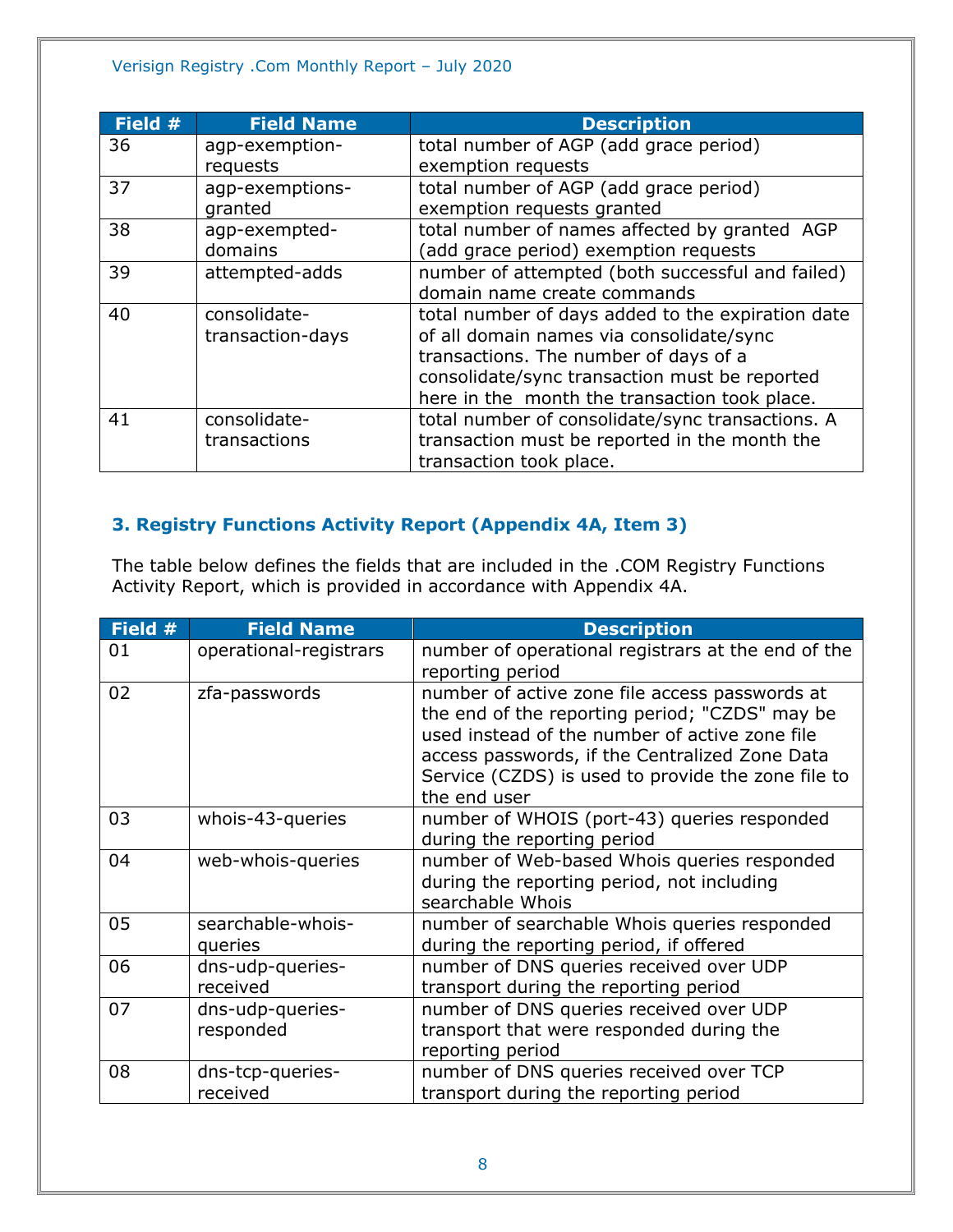| Field # | <b>Field Name</b>       | <b>Description</b>                               |
|---------|-------------------------|--------------------------------------------------|
| 09      | dns-tcp-queries-        | number of DNS queries received over TCP          |
|         | responded               | transport that were responded during the         |
|         |                         | reporting period                                 |
| 10      | srs-dom-check           | number of SRS (EPP and any other interface)      |
|         |                         | domain name "check" requests responded during    |
|         |                         | the reporting period                             |
| 11      | srs-dom-create          | number of SRS (EPP and any other interface)      |
|         |                         | domain name "create" requests responded during   |
|         |                         | the reporting period                             |
| 12      | srs-dom-delete          | number of SRS (EPP and any other interface)      |
|         |                         | domain name "delete" requests responded during   |
|         |                         | the reporting period                             |
| 13      | srs-dom-info            | number of SRS (EPP and any other interface)      |
|         |                         | domain name "info" requests responded during     |
|         |                         | the reporting period                             |
| 14      | srs-dom-renew           | number of SRS (EPP and any other interface)      |
|         |                         | domain name "renew" requests responded during    |
|         |                         | the reporting period                             |
| 15      | srs-dom-rgp-restore-    | number of SRS (EPP and any other interface)      |
|         | report                  | domain name RGP "restore" requests delivering a  |
|         |                         | restore report responded during the reporting    |
|         |                         | period                                           |
| 16      | srs-dom-rgp-restore-    | number of SRS (EPP and any other interface)      |
|         | request                 | domain name RGP "restore" requests responded     |
|         |                         | during the reporting period                      |
| 17      | srs-dom-transfer-       | number of SRS (EPP and any other interface)      |
|         | approve                 | domain name "transfer" requests to approve       |
|         |                         | transfers responded during the reporting period  |
| 18      | srs-dom-transfer-       | number of SRS (EPP and any other interface)      |
|         | cancel                  | domain name "transfer" requests to cancel        |
|         |                         | transfers responded during the reporting period  |
| 19      | srs-dom-transfer-query  | number of SRS (EPP and any other interface)      |
|         |                         | domain name "transfer" requests to query about   |
|         |                         | a transfer responded during the reporting period |
| 20      | srs-dom-transfer-reject | number of SRS (EPP and any other interface)      |
|         |                         | domain name "transfer" requests to reject        |
|         |                         | transfers responded during the reporting period  |
| 21      | srs-dom-transfer-       | number of SRS (EPP and any other interface)      |
|         | request                 | domain name "transfer" requests to request       |
|         |                         | transfers responded during the reporting period  |
| 22      | srs-dom-update          | number of SRS (EPP and any other interface)      |
|         |                         | domain name "update" requests (not including     |
|         |                         | RGP restore requests) responded during the       |
|         |                         | reporting period                                 |
| 23      | srs-host-check          | number of SRS (EPP and any other interface)      |
|         |                         | host "check" requests responded during the       |
|         |                         | reporting period                                 |